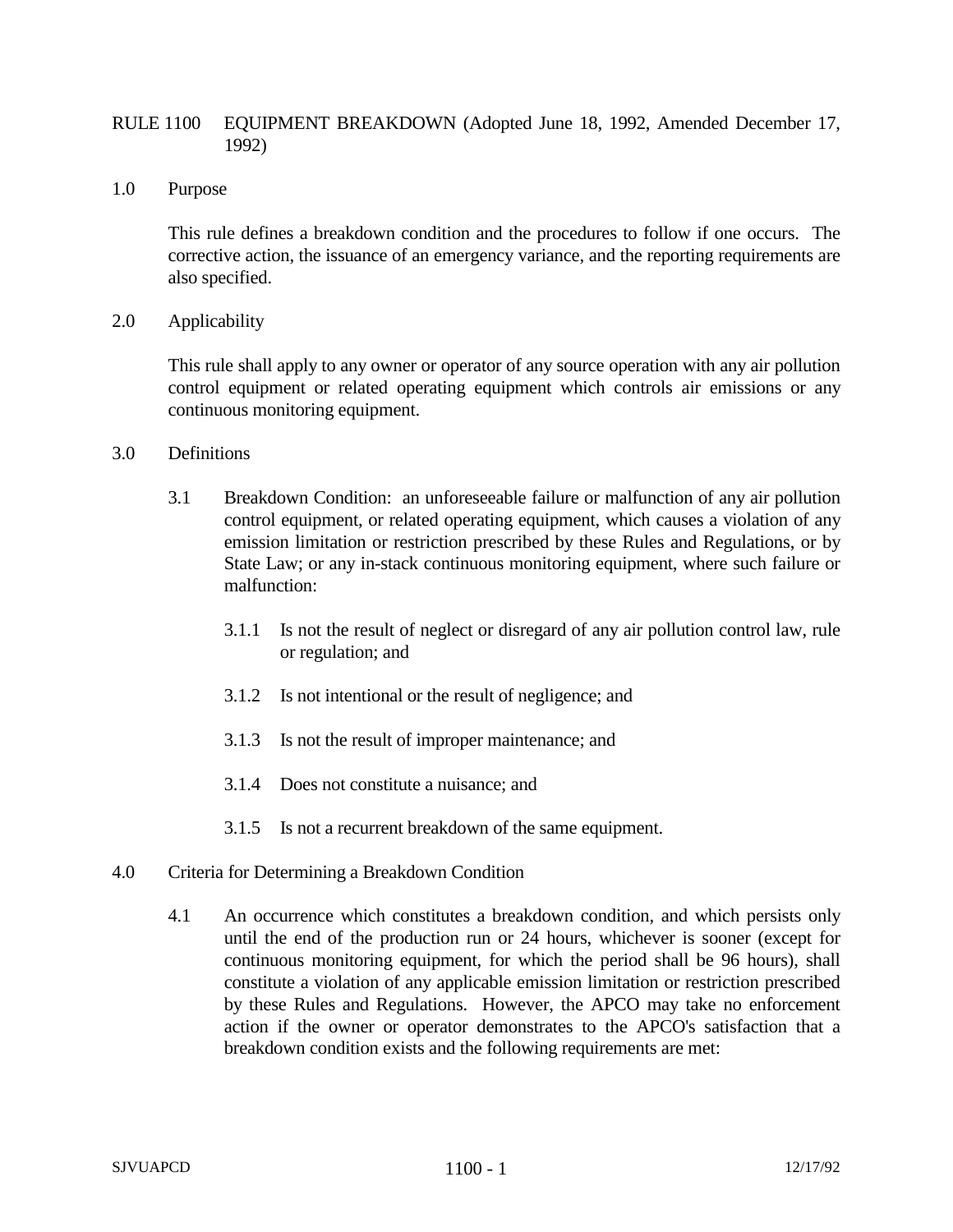- 4.1.1 The owner or operator submits the notification required by Section 6.1 of this rule;
- 4.1.2 The owner or operator immediately undertakes appropriate corrective measures and comes into compliance; and
- 4.1.3 The APCO determines that the attainment or maintenance of ambient air quality standards will not be endangered.
- 5.0 Emergency Variance
	- 5.1 An occurrence which constitutes a breakdown condition shall not persist longer than the end of the production run or 24 hours, whichever is sooner (except for continuous monitoring equipment, for which the period shall be 96 hours), unless the owner or operator has obtained an emergency variance.
	- 5.2 If the breakdown condition will either require more than 24 hours to correct or persist longer than the end of the production run (except for continuous monitoring equipment, for which the period shall be 96 hours), the owner or operator may, in lieu of shutting down, request the APCO to commence the emergency variance procedure set forth in Rule 5200 (Emergency Variance).
- 6.0 Breakdown Procedures
	- 6.1 The owner or operator shall notify the APCO of any occurrence which constitutes a breakdown condition; such notification shall identify the time, specific location, equipment involved, and (to the extent known) the cause(s) of the occurrence. Such notification shall be given as soon as reasonably possible, but no later than one (1) hour after its detection, unless the owner or operator demonstrates to the APCO's satisfaction that the longer reporting period was necessary.
	- 6.2 The APCO shall establish written procedures and guidelines, including appropriate forms for logging of initial reports, investigations, and enforcement follow-up, to ensure that all reported breakdown occurrences are handled uniformly to final disposition.
	- 6.3 Upon receipt of notification pursuant to Section 6.1 the APCO shall promptly investigate and determine whether the occurrence constitutes a breakdown condition. If the APCO determines that the occurrence does not constitute a breakdown condition, the APCO may take appropriate enforcement action, including, but not limited to seeking fines, an abatement order, or an injunction against further operation.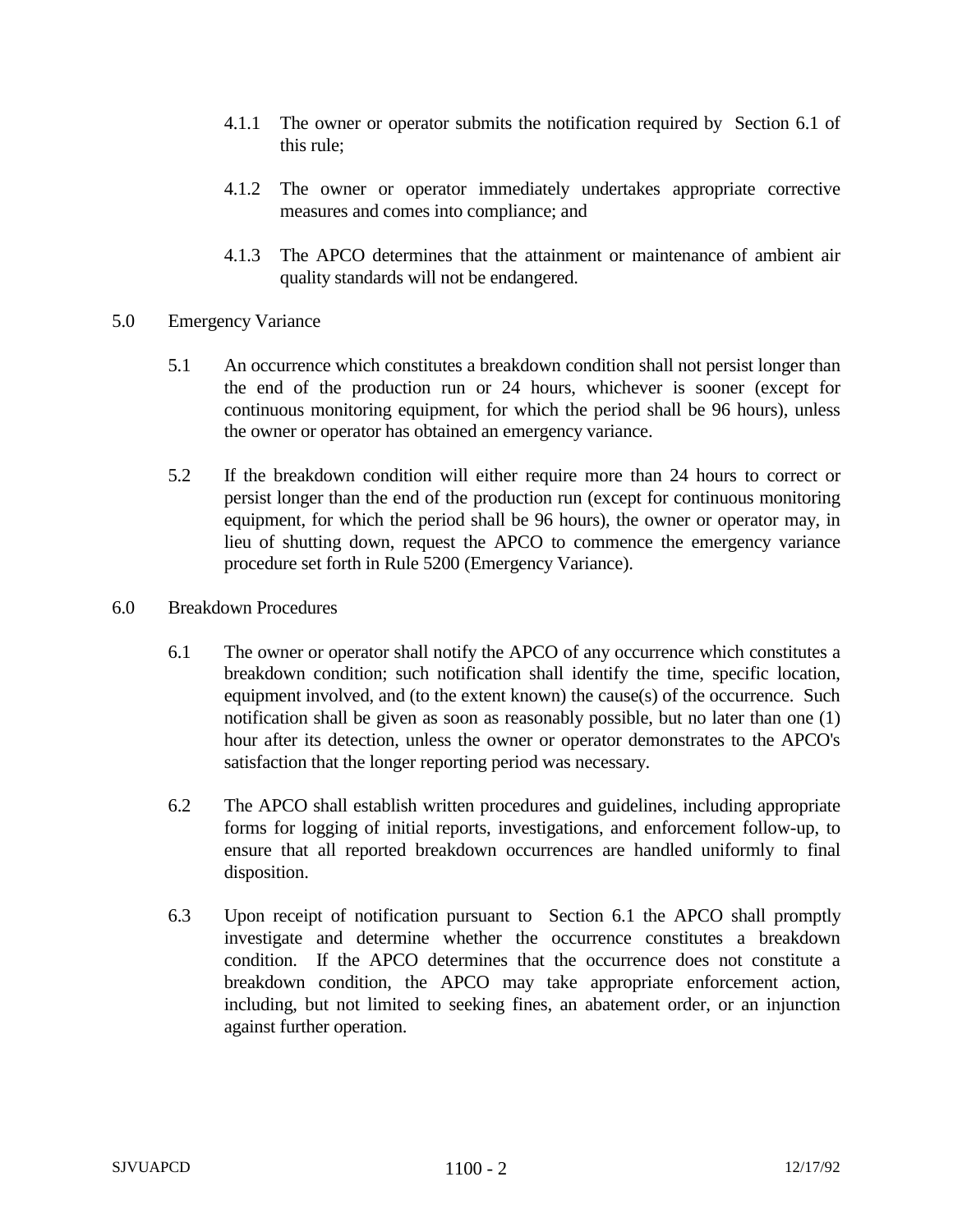## 7.0 Reporting Requirements

Within ten (10) days after a breakdown condition has been corrected, the owner or operator shall submit a written report to the APCO which includes:

- 7.1 A statement that the breakdown condition has been corrected, together with the date of correction and proof of compliance;
- 7.2 A specific statement of the reason(s) or cause(s) for the occurrence sufficient to enable the APCO to determine whether the occurrence was a breakdown condition;
- 7.3 A description of the corrective measures undertaken and/or to be undertaken to avoid such an occurrence in the future. (The APCO may, at the request of the owner or operator, for good cause, extend up to 30 days the deadline for submitting the description required by this section);
- 7.4 An estimate of the emissions caused by the breakdown condition ; and
- 7.5 Pictures of the equipment or controls which failed, if available.

# 8.0 Burden of Proof

The burden shall be on the owner or operator of the source to provide sufficient information to demonstrate that a breakdown did occur. If the owner or operator fails to provide sufficient information, the APCO shall undertake appropriate enforcement action.

9.0 Failure to Comply with Reporting Requirements

Any failure to comply, or comply in a timely manner, with the reporting requirements established in Sections 6.1, and 7.1 through 7.5 of this rule shall constitute a separate violation of this rule.

10.0 False Claiming of Breakdown Occurrence

It shall constitute a separate violation of this rule for any person to file with the APCO a report which falsely, or without probable cause, claims that an occurrence is a breakdown occurrence.

11.0 Hearing Board Standards and Guidelines

The Hearing Board shall adopt standards and guidelines consistent with this rule to assist the Chairperson or other designated member(s) of the Hearing Board in determining whether to grant or deny any emergency variance, and to assist the in the enforcement of this rule.